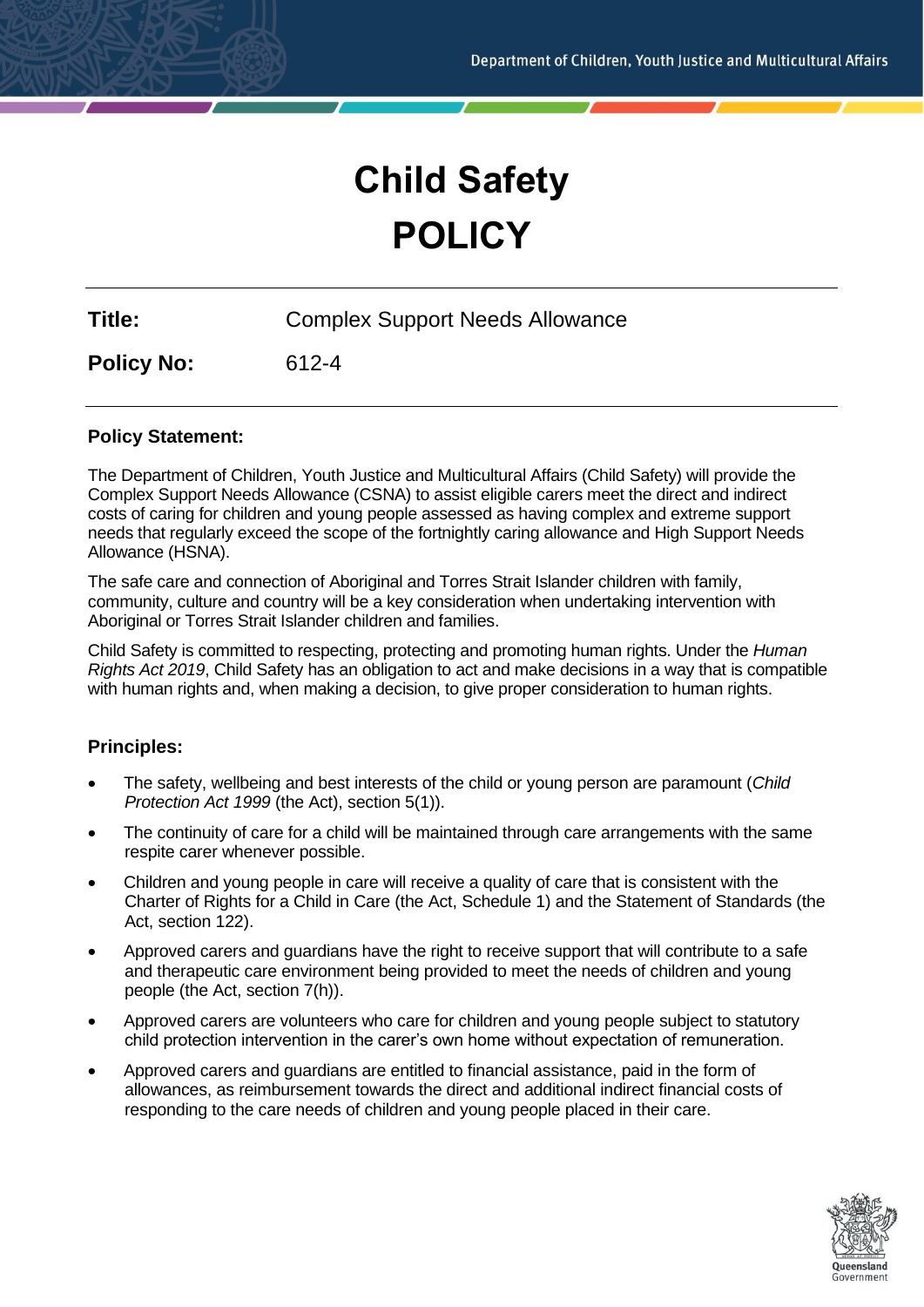- The level of financial assistance provided is based on the child or young person's needs and the associated costs to carers and guardians.
- For a child or young person currently subject to an order granting long-term guardianship to a suitable person or a permanent care order, Child Safety acknowledges that the full needs of the child or young person may not be evident or anticipated prior to the making of the order.
- Child Safety staff will act and make decisions in a way that is compatible with human rights and obligations under the *Human Rights Act 2019.*
- The five elements of the child placement principle (prevention, partnership, placement, participation and connection) under section 5C of the Act, apply to processes, decisions and actions taken for an Aboriginal or Torres Strait Islander child.

#### **Objectives:**

The purpose of CSNA is to respond to and meet the needs of children and young people assessed as having complex and extreme support needs, and thereby promote improved outcomes for children and young people both throughout and following their care arrangement.

CSNA will provide financial assistance to carers and guardians so that children and young people's needs are met in a timely and effective manner.

CSNA will be used to provide efficient financial assistance to carers and guardians by supporting them to meet significant and predictable care costs through an allowance rather than individualised reimbursements.

# **Scope:**

CSNA may be provided to approved foster and kinship carers, provisionally approved carers and long term guardians. For permanent guardians, the CSNA is provided only in exceptional circumstances for a time limited period (not exceeding six months).

CSNA is not an income for providing care. The allowance is provided in expectation of the expenditure necessary to meet both the ongoing direct and additional indirect costs of the care arrangement. Persons in receipt of the allowance do not need to provide receipts or acquittal of expenditure.

CSNA applied for the care of a young person will cease when they are 18 years old.

CSNA cannot be provided to meet costs that are covered by other payments and schemes, for example, costs paid by the National Disability Insurance Scheme (NDIS). CSNA should not be refused or withdrawn until it is confirmed the NDIS plan is in place and meeting costs.

Receipt of CSNA does not preclude carers from receiving additional financial assistance through child related costs for specific approved purposes, where the costs exceed the level of the allowances.

CSNA is not subject to tax and is not to be cited as income for any purpose, including yearly tax returns, applications for Commonwealth benefits, or when applying for loans from financial institutions.

Criteria for applying CSNA and what the allowance it is to cover are detailed in the Complex Support Needs Procedure.

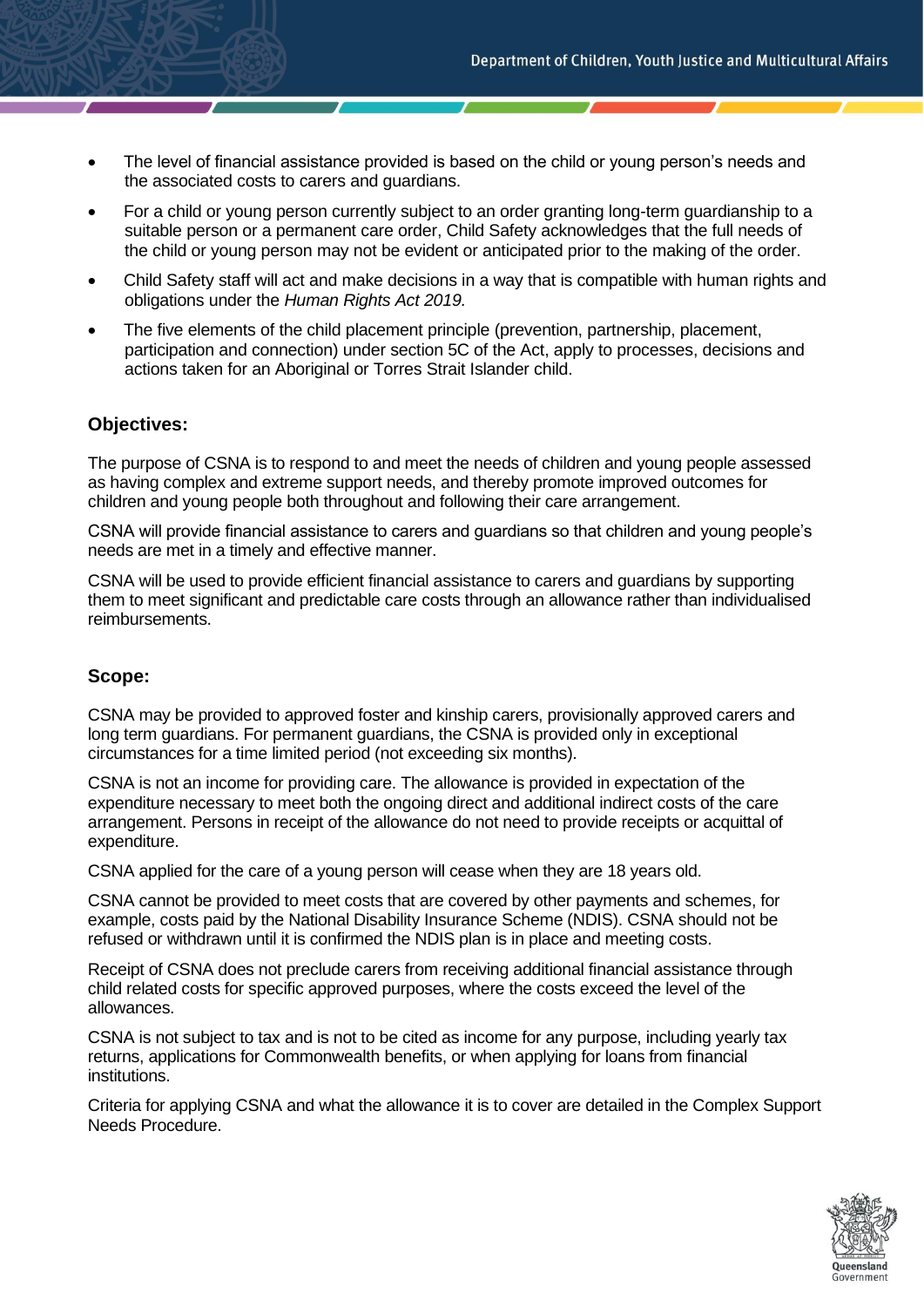# **Eligibility**

CSNA may be provided to approved foster and kinship carers and provisionally approved carers who are caring for a child who is assessed as having complex support needs as per the assessment process in the complex support needs allowance (612) procedure and who is subject to a signed assessment or child protection care agreement; an assessment order granting custody to the chief executive; a child protection order granting custody or guardianship to the chief executive; or an adoption care agreement; or where one of the child's parents has consented to adoption or the need for consent has been dispensed.

#### *Eligibility criteria specific for children subject to a long-term guardianship order to a suitable person*

Long-term guardians are eligible for complex support needs allowance if they were an approved foster or kinship carer and caring for the child when the order was made; and either:

- the allowance was approved for the child prior to the making of the long-term guardianship order or
- the child has developed or presents with emerging special needs as assessment process in the Complex support needs allowance (612) procedure and the emerging needs were unknown or not present at the time the long-term guardianship order was made.

#### *Eligibility criteria specific for children subject to a permanent care order*

Permanent guardians are eligible for CSNA when:

- the child has developed or presents with emerging special needs as identified in the assessment process in the Complex support needs allowance (612) procedure and the emerging needs were unknown or not present at the time the permanent care order was made; and
- Evidence, such as medical reports and/or specialist assessments is provided to support the application for the complex support needs allowance.

The CSNA for permanent guardians will only be paid to for a time limited period **not exceeding six months**. The allowance will be provided to assist the guardian to establish a care environment to meet the child's newly emerged needs.

The CSNA is not subject to tax and is not to be cited as income for any purpose, including yearly tax returns, applications for Commonwealth benefits, or when applying for loans from financial institutions.

# **Roles and Responsibilities:**

The procedures which give effect to this policy are contained in the Complex Support Needs Allowance procedure and the Child Safety Practice Manual.

# **Authority:**

*Child Protection Act 1999 Adoption Act 2009 Child Protection Regulation 2011 Financial Accountability Act 2009*

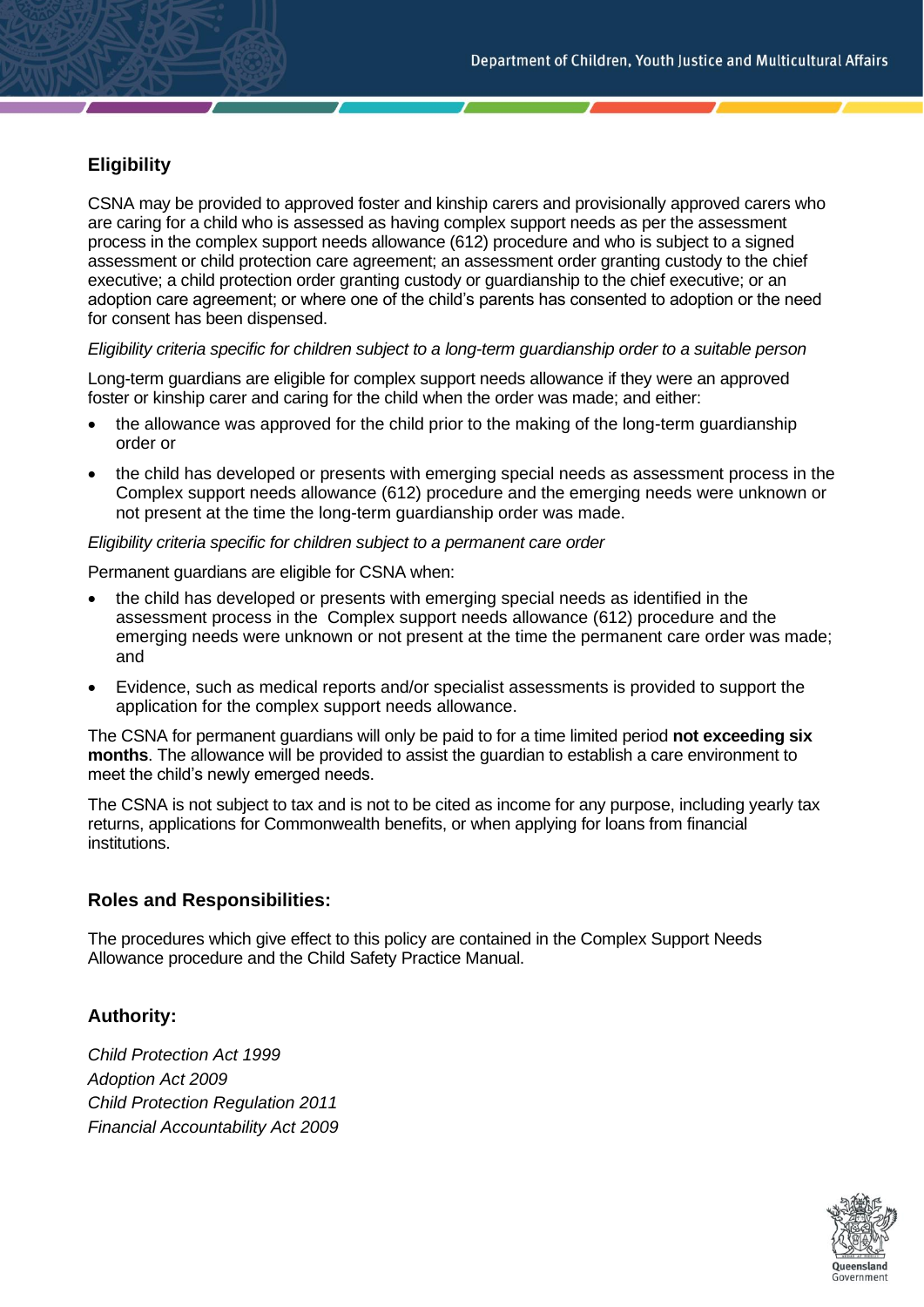# **Delegations:**

Refer to instruments of delegation for information on delegations for decision-making under the *Child Protection Act 1999*.

Τ

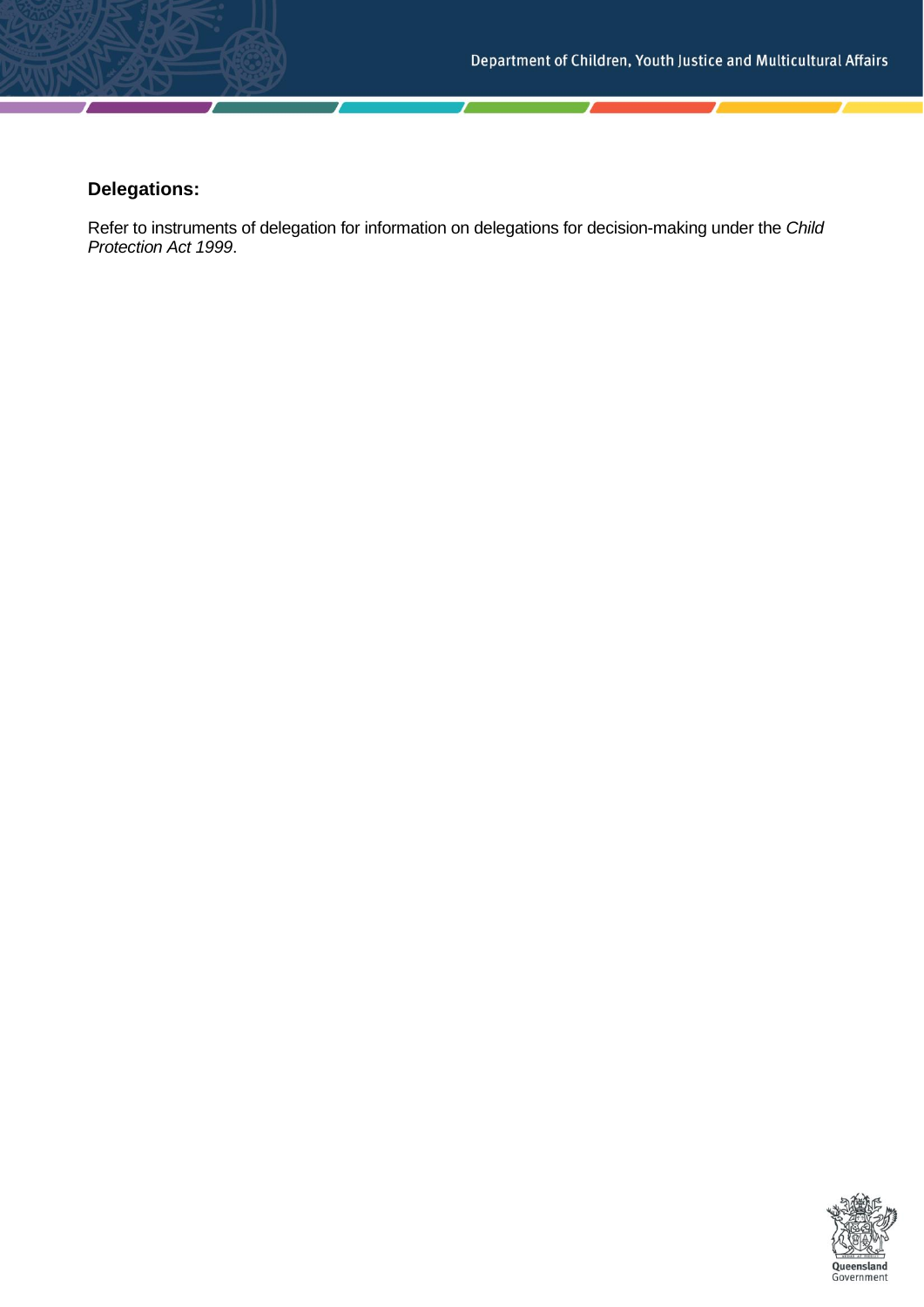| <b>Records File No.:</b> | CHS/04139                           |
|--------------------------|-------------------------------------|
| Date of approval:        | 17 August 2020                      |
| Date of operation:       | 17 August 2020                      |
| Date to be reviewed:     | 17 August 2023                      |
|                          |                                     |
| Office:                  | <b>Investment and Commissioning</b> |
| <b>Help Contact:</b>     | <b>Tertiary Care and Support</b>    |
|                          |                                     |

#### **Links:**

#### **Procedures**

Complex support needs allowance (612) Child Safety Practice Manual Child Related Costs – Carer support (645-5) Child Related Costs – Child and Young Person Support (645-4) Child Related Costs – Education and Child Care Support (645-2) Child Related Costs – Health and Wellbeing (645-1) Child Related Costs Travel (645-3)

#### **Related policies**

Case planning (263) Child Related costs – Placement funding (628) Child Related costs – Placement support funding (629) Dual payment of carer allowances (289) Expenses – Fortnightly caring allowance and inter-state foster payments (365) High support needs allowance (296) Supporting children in the care of long-term guardians (607)

### **Related Legislation or Standard**

*Child Protection Act 1999 Human Rights Act 2019 Child Protection Regulation 2011*